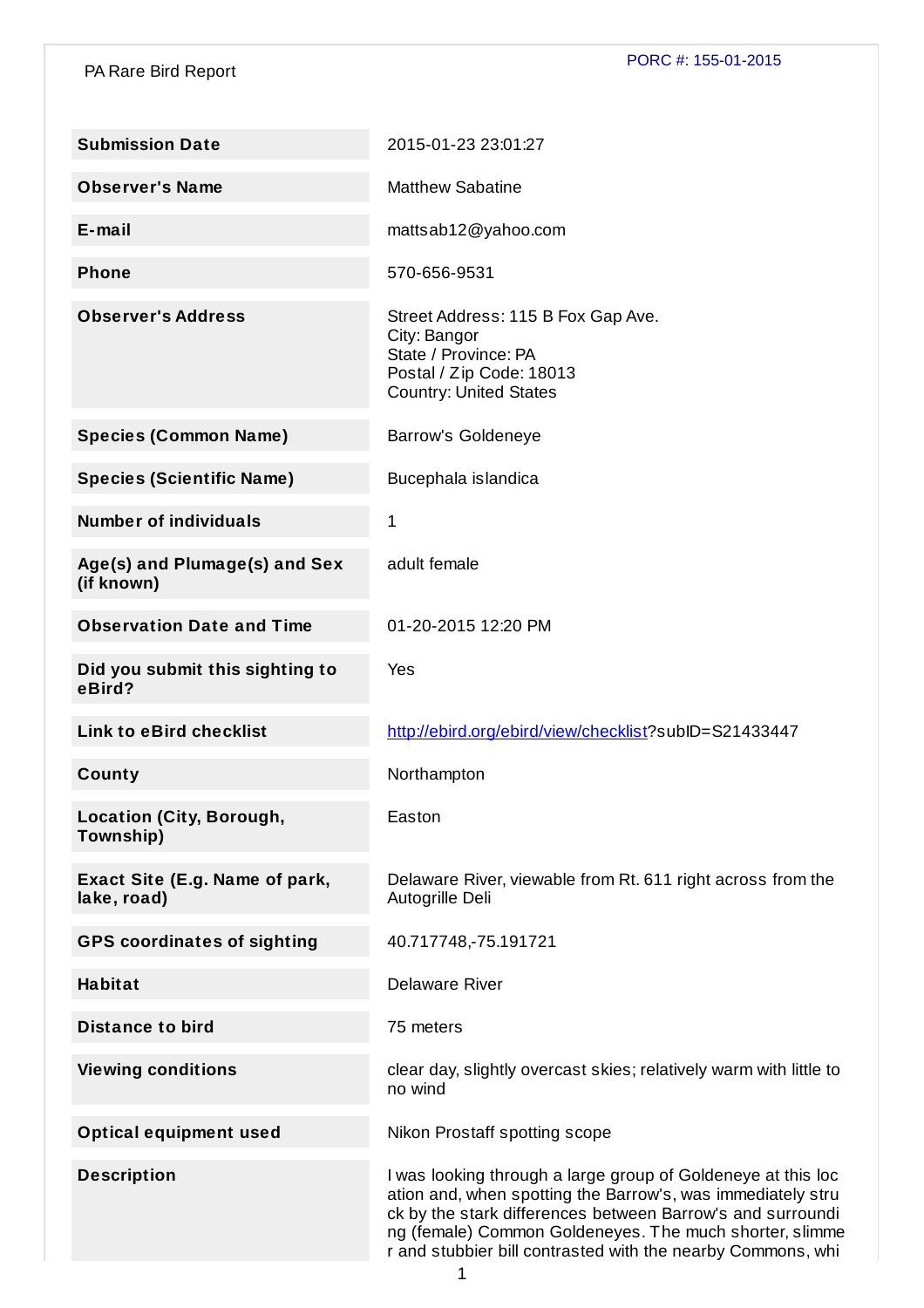|                                                                                                               | ch showed a much thicker, longer bill. The bill was also nearl<br>y all yellow. This is a subjective feature in Goldeneye identifi<br>cation, as even pure Commons can have fully yellow bills, ho<br>wever the yellow bill also fits the ID of Barrow's. The head c<br>olor, which was a really deep, dark chocolate brown was noti<br>ceably darker in shade than the nearby female Common Gol<br>deneye. Perhaps the best identification feature visible in the<br>field was head shape. The Barrow's had a much "blockier"<br>head shape as compared with the nearby Commons, which<br>showed a much rounder, "cleaner" head shape. The Barrow<br>'s showed an extremely steep forehead, and also the back o<br>f the head was "blocky" in that it came to almost a 90 degre<br>e angle at the back of the head where it meets the neck, wh<br>ereas the Common Goldeneye females showed the head sh<br>ape, particularly the back of the head, that was much smooth<br>er and rounder and even as the head blended into the back<br>of their neck. The female Barrow's was in the immediate vici<br>nity of several female Common Goldeneye, which allowed for<br>a perfect opportunity to directly compare the species. |
|---------------------------------------------------------------------------------------------------------------|-------------------------------------------------------------------------------------------------------------------------------------------------------------------------------------------------------------------------------------------------------------------------------------------------------------------------------------------------------------------------------------------------------------------------------------------------------------------------------------------------------------------------------------------------------------------------------------------------------------------------------------------------------------------------------------------------------------------------------------------------------------------------------------------------------------------------------------------------------------------------------------------------------------------------------------------------------------------------------------------------------------------------------------------------------------------------------------------------------------------------------------------------------------------------------------------------------------------------------|
| <b>Behavior (be as detailed as</b><br>possible about what the bird was<br>doing)                              | all of the Goldeneye were diving frequently, including the Bar<br>row's, presumably to hunt for food. When not underwater, th<br>ey were swimming casually and I did not see any of them in f<br>light during my observation. When I initially saw the Goldene<br>ye group, they were quite close to the PA side of the river, ve<br>ry obviously within PA state lines, but when seeing my drifte<br>d out toward the middle of the river and eventually out to clo<br>ser to the Jersey side, but they never flushed. I hid behind a<br>tree so I could watch and take photos, or they likely would h<br>ave split, as they often do.                                                                                                                                                                                                                                                                                                                                                                                                                                                                                                                                                                                       |
| <b>Separation from similar species</b><br>(How you eliminated others)                                         | see above description on separating from Common Goldene<br>ye. In short, the full yellow bill, smaller, slimmer and much stu<br>bbier bill, blockier head shape, darker head color than femal<br>e Common Goldeneye.                                                                                                                                                                                                                                                                                                                                                                                                                                                                                                                                                                                                                                                                                                                                                                                                                                                                                                                                                                                                          |
| Discussion - anything else<br>relevant to the observation that<br>will aid the committee in<br>evaluating it: | the bird's presence could possibly be correlative to the early<br>and substantial freezing of bodies of water in the region. I s<br>uspect this because there have been more Common Golden<br>eye along the river as of late, many of which would not be pr<br>esent during mild or "normal" winters, not feeling it's necess<br>ary to move this far south when bodies of water up north re<br>main typically unfrozen. These types of years (prolonged col<br>d) seem to be the most productive for finding large numbers<br>of Goldeneye, and also for finding Barrow's.                                                                                                                                                                                                                                                                                                                                                                                                                                                                                                                                                                                                                                                   |
| Are you positive of your<br>identification ? (Why or why not)                                                 | yes. I have seen Barrow's Goldeneye on several occasions<br>and I knew it was a Barrow's Goldeneye immediately when I<br>saw it, because of the field marks noted above.                                                                                                                                                                                                                                                                                                                                                                                                                                                                                                                                                                                                                                                                                                                                                                                                                                                                                                                                                                                                                                                      |
| <b>During</b>                                                                                                 | none                                                                                                                                                                                                                                                                                                                                                                                                                                                                                                                                                                                                                                                                                                                                                                                                                                                                                                                                                                                                                                                                                                                                                                                                                          |
| After                                                                                                         | none                                                                                                                                                                                                                                                                                                                                                                                                                                                                                                                                                                                                                                                                                                                                                                                                                                                                                                                                                                                                                                                                                                                                                                                                                          |
| <b>Supporting evidence (check all</b><br>that apply)                                                          | Photograph                                                                                                                                                                                                                                                                                                                                                                                                                                                                                                                                                                                                                                                                                                                                                                                                                                                                                                                                                                                                                                                                                                                                                                                                                    |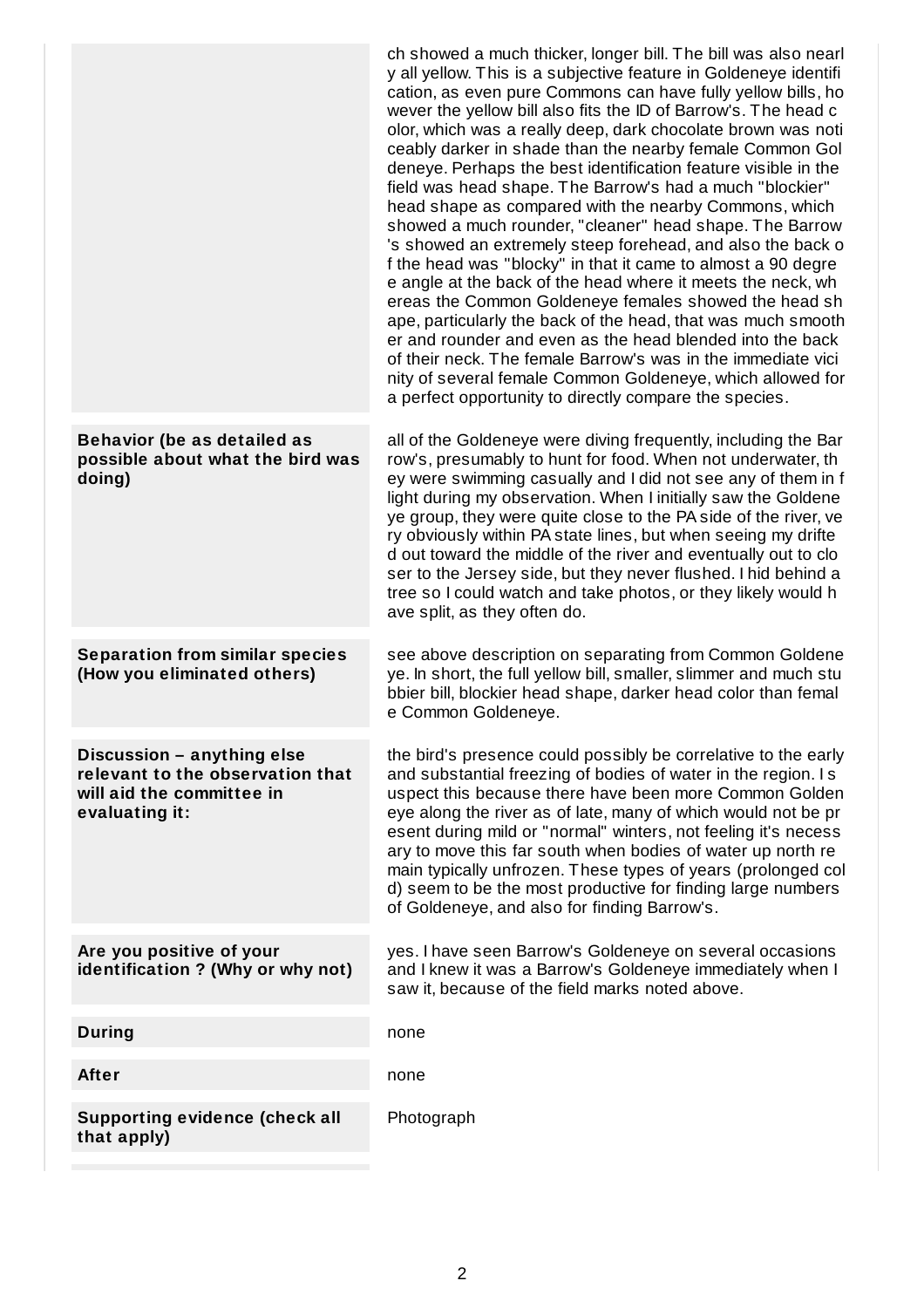## **Upload images, audio, video or drawings**



[IMG\\_1576.JPG](http://www.jotform.com/uploads/porcforms/22068006649151/297881330881205419/IMG_1576.JPG)